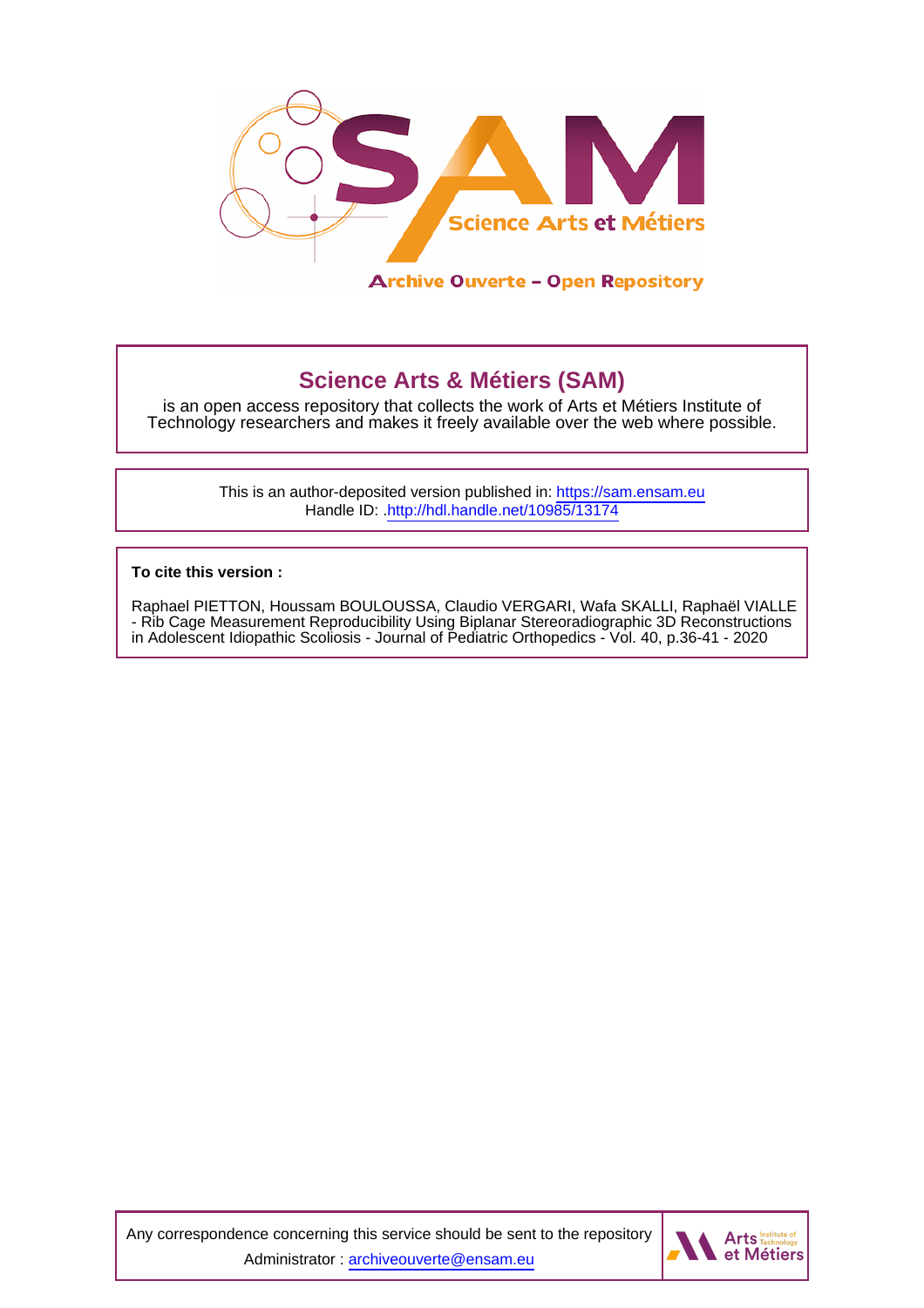# RIB CAGE MEASUREMENT REPRODUCIBILITY USING BIPLANAR STEREORADIOGRAPHIC 3D RECONSTRUCTIONS IN ADOLESCENT IDIOPATHIC SCOLIOSIS

Raphael Pietton MD  $^{1,2}$ , Houssam Bouloussa MD  $^1$ , Claudio Vergari PhD  $^{2,3}$ , Wafa Skalli PhD<sup>2</sup>, Raphaël Vialle MD PhD<sup>1</sup>.

#### **Abstract**

**Background:** A reproducibility study of preoperative rib cage 3D measurements was conducted for patients with Adolescent Idiopathic Scoliosis (AIS). No prior reliability study has been performed for preoperative 3D reconstructions of the rib cage by using stereoradiography in patients with preoperative AIS. Our Objective was to assess the reliability of rib cage 3D reconstructions using biplanar stereoradiography in patients with AIS before surgery.

**Materials:** This series includes 21 patients with Lenke 1 or 2 scoliosis (74°+ - 20). All patients underwent low-dose standing biplanar radiographs. Two operators performed reconstructions twice each. Intraoperator repeatability, interoperator reproducibility and Intraclass coefficients (ICC) were calculated and compared between groups.

**Results:** The average rib cage volume was  $4.71 \text{ L}$  (SD  $\pm$  0.75 L). 2SD was 0.19 L with a coefficient of variation of 4.1%; ICC was 0.968. The thoracic index was 0.6  $(SD \pm 0.1)$ . 2SD was 0.03 with a coefficient of variation of 4.7 % and a ICC of 0.820. As for the Spinal Penetration Index (6.4%; SD  $\pm$  2.4), 2SD was 0.9 % with a coefficient of variation of 14.3 % and a ICC of 0.901. The 3D rib hump 2SD (average  $27^{\circ} \pm 8^{\circ}$ ) was 1.4°. The coefficient of variation and ICC were respectively 5.1% and 0.991.

**Conclusion:** 3D reconstruction of the rib cage using biplanar stereoradiography is a reliable method to estimate preoperative thoracic parameters in patients with AIS.

**Level of evidence**: Diagnostic study- Level IV

<sup>1:</sup> Dept. of Pediatric orthopedic, Armand Trousseau Hospital, Paris 6 University, France.

<sup>2</sup> Arts et Métiers ParisTech, LBM/Institut de Biomécanique Humaine Georges Charpak, 151 bd de l'Hôpital, 75013, Paris, France.

<sup>3</sup> School of Physics and Astronomy, University of Exeter, Exeter, UK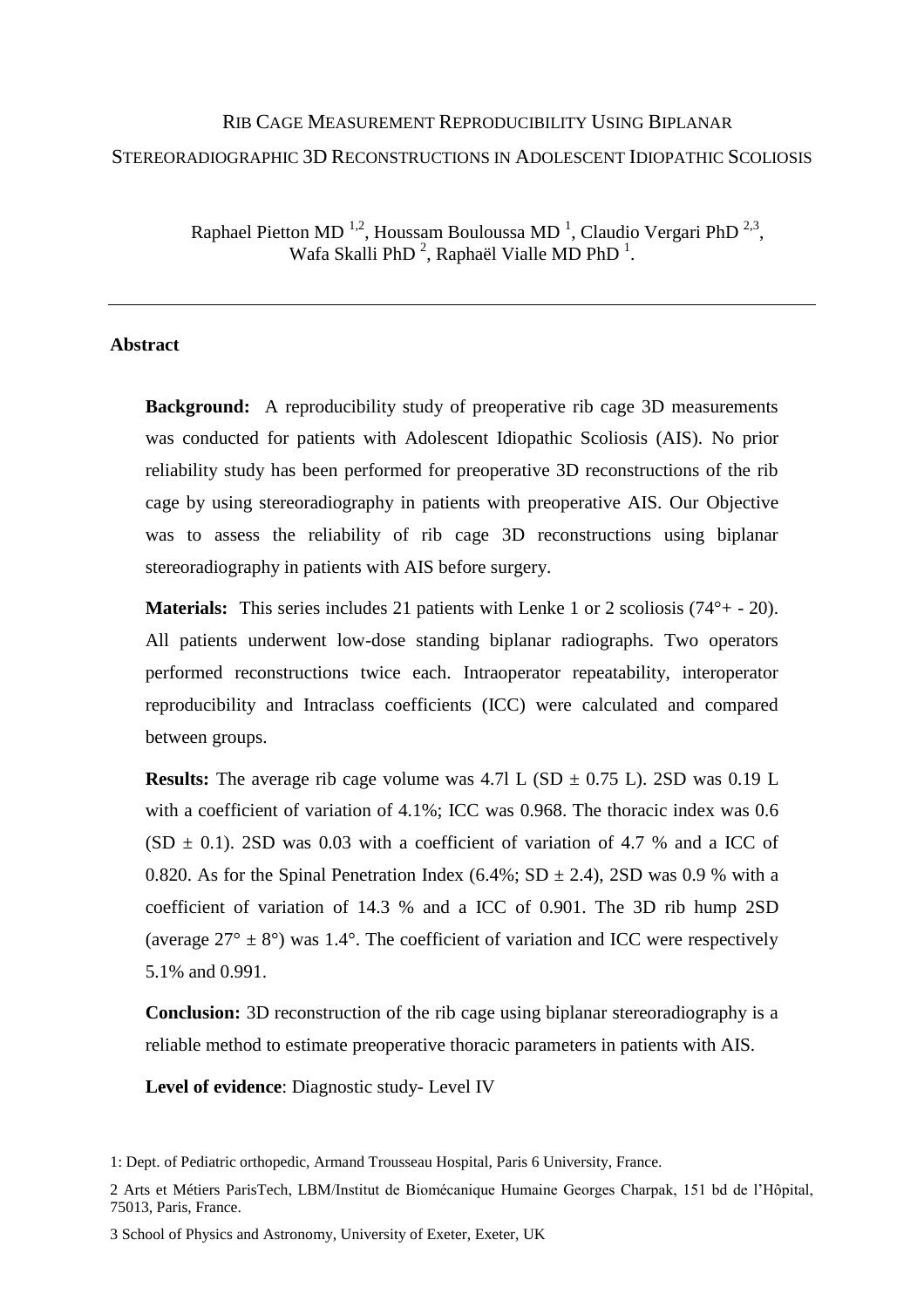### **INTRODUCTION**

Following the development of biplanar stereoradiography, the 3D radiographic assessment of Adolescent Idiopathic Scoliosis has become much more accessible, making reconstructions easier and faster. Biplanar X-rays allow 3D reconstructions of both vertebrae and rib cage. The reconstruction method for vertebrae is well-known today and its reliability has already been assessed:[1] Ilharreborde et al  $1$  have shown excellent intraoperator repeatability and interoperator reproducibility for preoperative and postoperative spinal reconstructions in AIS patients. This study confirmed the reliability of 3D parameter measurements in patients with severe scoliosis. Accuracy and reproducibility of 3D rib cage reconstruction have been assessed for moderate scoliosis with a mean major curve of  $37^\circ$  [2] but not for severe scoliosis. Rib cage deformity[3] due to severe scoliosis can lead to restrictive lung disease[4], [5], and pulmonary function is one of the major issues in the management of AIS. CT-scan or MRI are usually performed to assess a three-dimensional deformity and are the gold standard to assess stereoradiography accuracy. Both techniques have the disadvantage of being performed supine, which modifies the frontal and transverse spinal curvatures[6], [7] and require the digital generation of stereoradiography. CT-scan and repeated traditional X-rays generate a significant radiation exposure[8], [9]. Biplanar radiographs combined with 3D reconstructions of the spine and rib cage could be a more

effective method for the evaluation of the relationships between thoracic parameters and pulmonary function in AIS. However, because of the curve severity, the visibility of the anatomical landmarks used for reconstruction could be altered with an impact on the reliability of the clinical parameters. The purpose of this study was to assess the reliability of preoperative 3D rib cage reconstructions and associated clinical parameters using low-dose biplanar stereoradiography in patients with severe AIS.

# **MATERIALS AND METHODS**

#### **Patients**

Twenty-one patients with severe Lenke 1 or 2 AIS (main thoracic curve > 50°) were prospectively included after institutional board approval. The cohort was composed of a consecutive series of patients followed by a single senior surgeon in our institution. Data collection was approved by the institution's ethical committee.

# **Biplanar stereoradiography system**

Low-dose biplanar X-rays were acquired routinely in our institution. Patients were in erect free standing position, hands on clavicles to avoid any superimposition with the spine. Exposure parameters were 83 kV and 200 mA for the anteroposterior (AP) Xray; 102 kV and 200 mA for the lateral view. All images included at least both the last cervical vertebra (C7) and the pelvis. Dose area product averaged  $411 \text{mGy-cm}^2$  for the AP X-ray and 656  $mGy \cdot cm^2$  for the lateral X-ray. Acquisitions were performed using a slot-scanning radiological device (EOS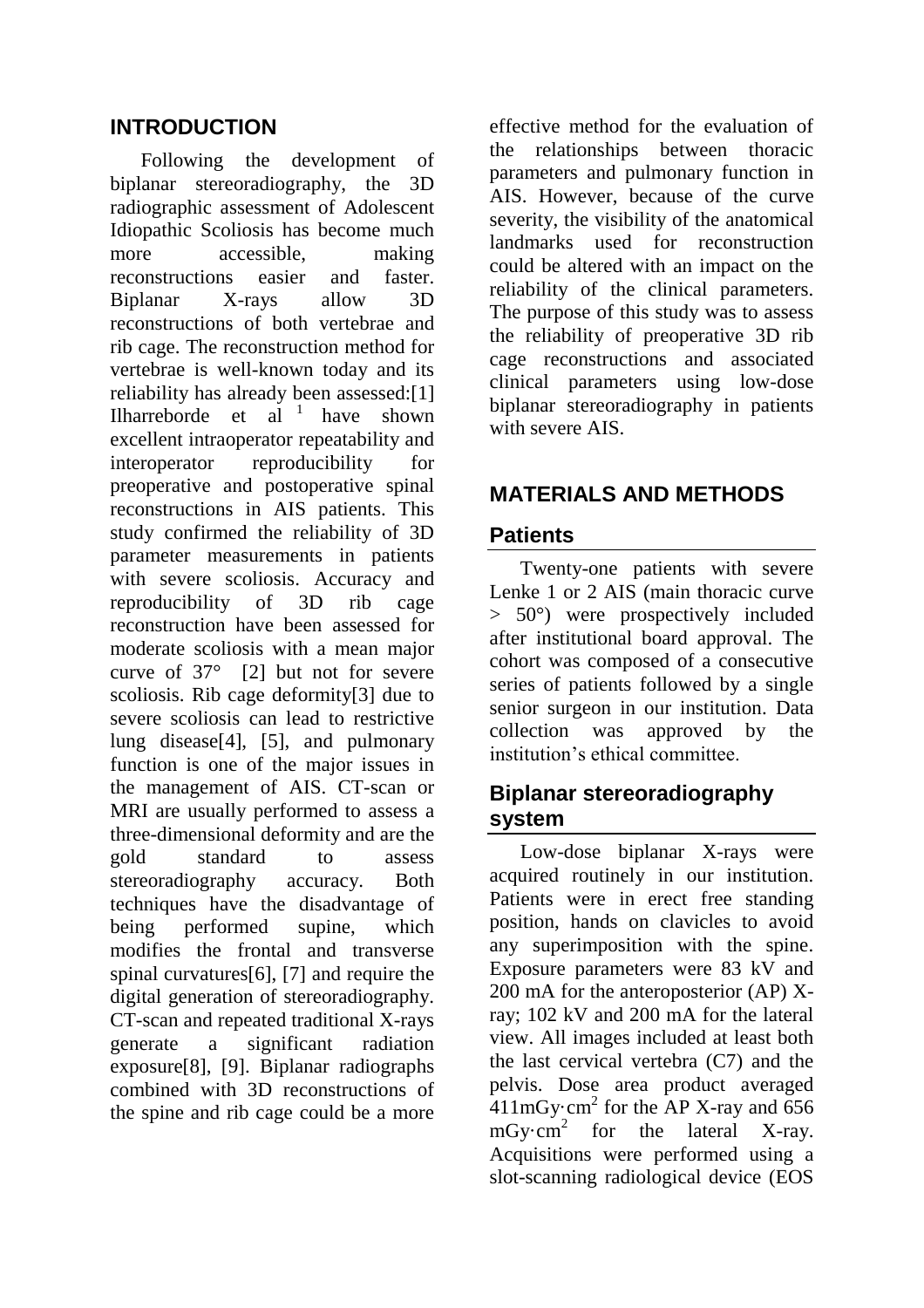

Figure 1: A/ AP and lateral initial biplanar X-rays B/ first step of rib cage reconstruction by contouring.

system, EOS Imaging, Paris, France) consisting of two X-ray sources, allowing simultaneous acquisition of two images. The sources are coupled with linear detectors that are based on micromesh gaseous structure technology[10], [11]. The two sourcedetector pairs are positioned orthogonally so that the patient's anteroposterior and lateral images are generated simultaneously line by line, while the whole system is vertically translated. Scan time lasts from 8 to 15 seconds for a spinal examination, depending on patient's height. Patients held their breath during the 6-10 seconds EOS acquisition.

#### **Reconstruction Technique**

The 3D reconstruction of the spine and rib cage from biplanar X-rays using previously validated parametric models[2], [12]. For the reconstruction of the rib cage, a first estimation was made by contouring the ribs and positioning anatomical landmarks such as the sternum and the most posterior points of the ribs on lateral X-rays (Figure 1). This first estimation of the rib cage morphology is also based on a preliminary 3D reconstruction of the spine in order to automatically define

the position of the costo-vertebral joints, and thus the starting point of the ribs midlines. This first estimation was then superimposed on the AP and lateral images, and the operator manually fine-tuned the model though control points placed on the ribs until each rib perfectly fit the X-ray image (Figure 2). This process takes 15 minutes approximatively depending on the major curve severity.

#### **Measurement methods:**

Two operators (medical doctors) completed individual training courses on the 3D reconstruction of healthy and mild scoliosis rib cage, and they validated their acquired skill by comparing their intra-operator reproducibility with published values. These two operators performed 3D reconstructions of the rib cage twice for each patient (total 42 reconstructions per operator). The operators performed the reconstruction starting from the same spinal 3D reconstruction; this was done to estimate the reliability of the rib cage reconstruction independently of the spine.



Figure 2: A/ final 3D reconstructions B/ AP and lateral view showing perfect fit with the biplanar Xray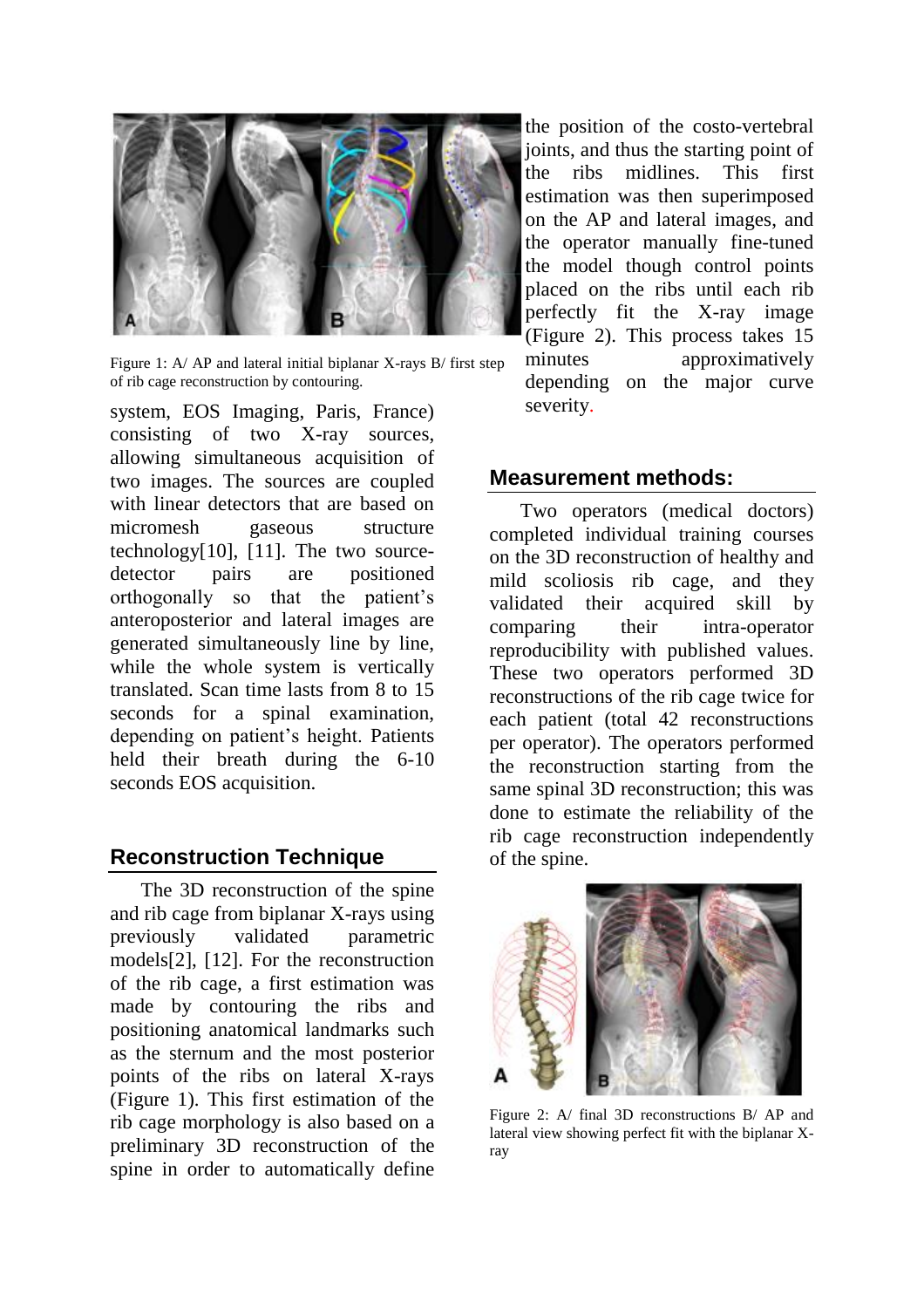The following parameters were calculated for each patient: rib cage volume  $(cm^3)$ , thoracic index  $(\%)$ , maximum anteroposterior diameter (mm), maximum width (mm), spinal penetration index (%), maximal rib hump 2D (in the horizontal plane) and 3D (°).

Rib cage volume was obtained integrating surfaces extracted from rib reconstructions. The spinal penetration index corresponded to the percentage of rib cage volume penetrated by spinal volume between the third and tenth rib pairs. The thoracic index was calculated as the ratio of the anteroposterior diameter of the thorax and its transverse diameter. Spinal and pelvic parameters were also calculated: main thoracic curve, T1-T12 kyphosis, T4-T12 kyphosis, torsion index, apical vertebral rotation and the pelvic parameters (pelvic tilt, pelvic incidence, sacral slope).

# **Statistical analysis**

The statistical analysis was made by an independent statistician who was blinded from patients and their clinical status. Reliability of the rib cage reconstruction was quantified by estimating the intra-operator repeatability and inter-operator reproducibility of each clinical parameter. The ISO 5725 international standard was used to calculate repeatability and reproducibility in terms of standard deviation (standard deviation of reproducibility, SDr). Values were reported as twice the SD (2SD) to represent the 95% confidence interval, consistently with previous literature [2].

Intraclass correlation coefficient (ICC) was also calculated: ICCs greater

than 0.91, between 0.71 and 0.91, between 0.51 and 0.70, or less than 0.51 were considered to represent very good agreement, good agreement, moderate agreement, or poor agreement, respectively.

# **RESULTS**

# **Spinal and pelvic parameters**

The average major curve of the 21 included patients was  $74^{\circ} \pm 20^{\circ}$  (range) 50-131°), confirming the severe stage of the idiopathic scoliosis in our series. The anatomical landmarks were clearly distinguishable by varying the digital image luminosity and contrast to optimally reveal the vertebrae and pelvis. In particular, the ribs and sternum were visible in all cases. Consequently, the 6 thoracic parameters were measurable in all 21 patients. The mean values of the spinal and thoracic parameters of the series are summarized in Table 1 and 2.

| Table 1. Mean Values of spinal and pelvic<br><i>parameters</i> |      |           |  |  |  |
|----------------------------------------------------------------|------|-----------|--|--|--|
|                                                                | Mean | <b>SD</b> |  |  |  |
| Cobb angle $(°)$                                               | 74.2 | 20.3      |  |  |  |
| Torsion index $(°)$                                            | 19.1 | 8.8       |  |  |  |
| T1-T12 kyphosis $(°)$                                          | 32.3 | 16.2      |  |  |  |
| Lordosis L1-S1 $(°)$                                           | 58.2 | 14.5      |  |  |  |
| Pelvic tilt $(°)$                                              | 6.4  | 5.1       |  |  |  |
| Pelvic incidence $(°)$                                         | 46.7 | 13.4      |  |  |  |

# **Reproducibility and repeatability**

The measurement repeatability (intraoperator) and reproducibility (interoperator) have been reported in Table 3 and compared to those obtained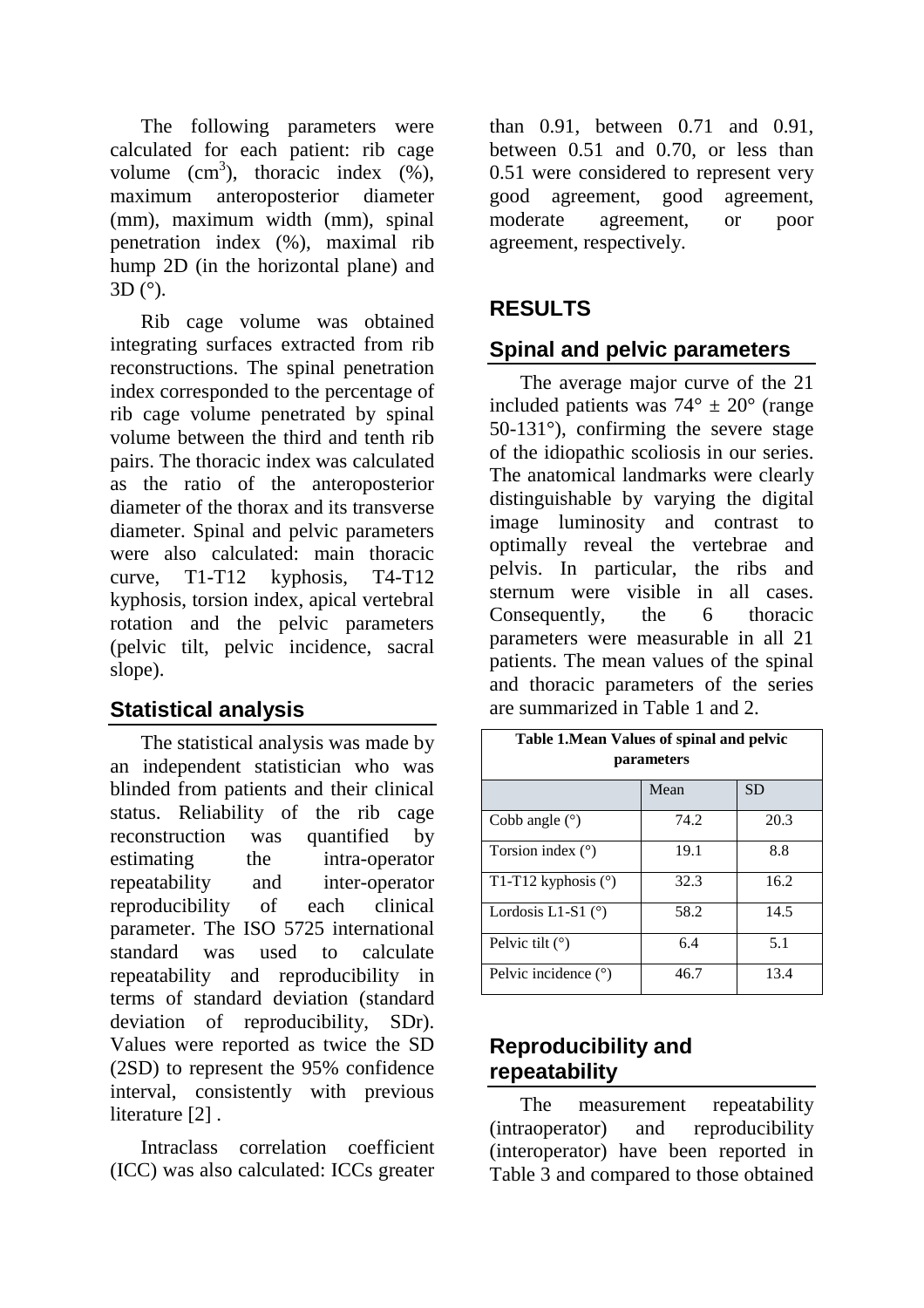

Figure 3: Rib cage volume interoperator reproducibility: correlation between operators and Bland-Altmann plot. In the latter plot, black and grey dots represent the two operators while dashed lines represent measurement reproducibility (2SD).

by Aubert et al[2] with mild scoliotic patients. The reproducibility was 387.3  $\text{cm}^3$  and 1.9% for the two most significant thoracic parameters (rib cage volume and spinal penetration index). Intraclass coefficient was higher or equal to 0.8, showing a good or very good agreement for all parameters.

Bland-Altmann plots for rib cage volume, spinal penetration index and Rib hump results are represented in figure 3, 4 and 5, respectively. They show good agreement between operators and the absence of outlier, as well as robustness of measurements uncertainty with the severity of the scoliosis (i.e., the uncertainty does not increase as the parameter value increases).

| Table 2. Mean values of Rib cage parameters |        |       |  |  |
|---------------------------------------------|--------|-------|--|--|
|                                             | Mean   | SD    |  |  |
| Rib cage volume $(cm3)$                     | 4700.7 | 751.7 |  |  |
| Spinal penetration index $(°)$              | 6.4    | 2.3   |  |  |
| Thoracic Index (%)                          | 0.6    | 0.1   |  |  |
| 3D Rib Hump $(°)$                           | 26.6   | 8.2   |  |  |
| 2D Rib Hump $(°)$                           | 14.5   | 8.1   |  |  |
| Maximum Width (mm)                          | 228.3  | 144.3 |  |  |
| Maximum Thickness (mm)                      | 144.3  | 21.5  |  |  |

# **DISCUSSION**

AIS represents the most common threedimensional chest deformity in the general population[13]. Rib cage radiographic assessment was previously performed with chest X-rays allowing only AP and lateral views that were a projection of a three-dimensional deformity in two dimensions. Over the past two decades, three-dimensional imaging (MRI and CT) have growingly been used for that purpose. Recently, a significant relationship has been shown between chest parameters such as the hump or the apical vertebral rotation with clinical parameters[14], [15]. Both examinations have had a restrictive use either because of their irradiation (CTscan) or their complexity, accessibility and cost (MRI). Besides, it has been shown that chest parameters varied between the supine and standing position [7]. Moreover, CT raises an issue for children because of high radiation doses and increased risk of radiation-induced cancer[16]. The studied parameters have a clinical interest in the diagnosis, monitoring and surgical strategy in AIS. Biplanar stereoradiography is a fast and lowdose technology to obtain a three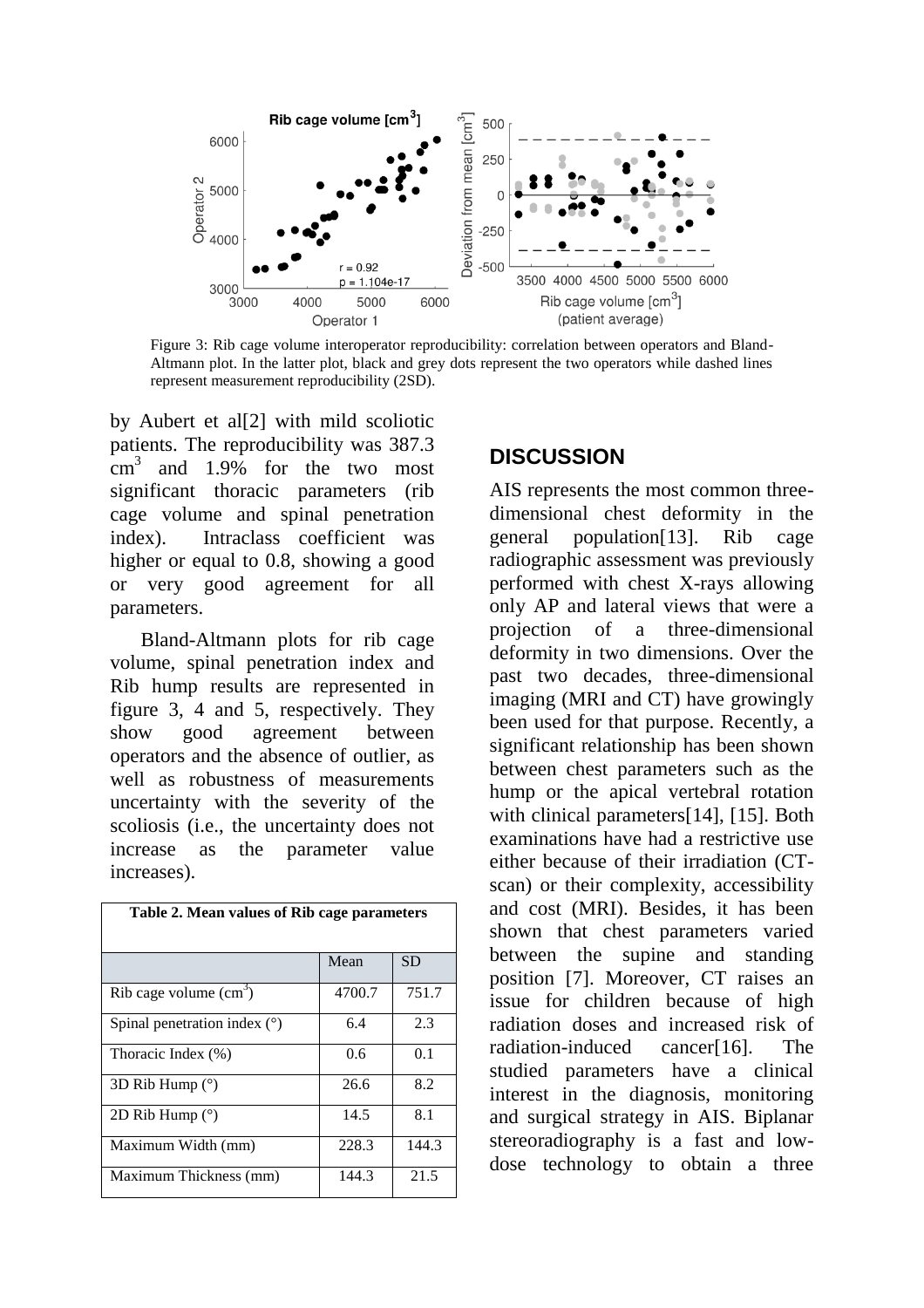| Table 3. Rib cage measurements reproducibility and repeatability |                   |                      |              |            |  |  |
|------------------------------------------------------------------|-------------------|----------------------|--------------|------------|--|--|
|                                                                  | Intraoperator     | Interoperator        | Aubert et al | <b>ICC</b> |  |  |
|                                                                  | repeatability     | reproducibility      |              |            |  |  |
|                                                                  | (2SD, coefficient | (2SD, coefficient of |              |            |  |  |
|                                                                  | of variation %)   | variation %)         |              |            |  |  |
| Rib cage volume $\text{ ( cm}^3\text{)}$                         | 233.4 (4%)        | 387.3 (8%)           | 294          | 0.968      |  |  |
| Spinal penetration Index $(°)$                                   | 1(16%)            | 1.9(28%)             | 1.2          | 0.901      |  |  |
| 3D Rib Hump (°)                                                  | 2.1(8%)           | 2.1(8%)              |              | 0.991      |  |  |
| 2D Rib Hump $(°)$                                                | 2(14%)            | 3.5(24%)             | 5            | 0.973      |  |  |
| Maximum Width (mm)                                               | 3(2%)             | 4.4(2%)              | 3.2          | 0.989      |  |  |
| Maximum Thickness (mm)                                           | 6.9(4%)           | 14.7 (10%)           | 9.3          | 0.800      |  |  |
| Thoracic Index (%)                                               | 0.02(4%)          | $0.06(10\%)$         |              | 0.820      |  |  |

dimensional model-based reconstructions of the spine and rib cage for patients in erect standing posture[12], [17]–[19].

A semi-automated reconstruction method was used in this study. A few studies[20]–[22] showed the validity of this type of semi-automated reconstruction process compared with CT-scan based reconstructions. This allows a significant time reduction for spinal reconstructions, which is essential for routine clinical use. Sabourin and al [22] used a semiautomatic method as well, but in three steps. Rib trajectories were determined using four landmark points.

marked, which was time consuming. The evolution proposed by Aubert et al dramatically reduced the reconstruction time, but it was only validated on mild and moderate scoliosis.

The average rib cage volume was  $4700 \text{ cm}^3$ ; the interoperator reproducibility was 387.3 cm3 (8%) while the intraoperator repeatability was  $233.4 \text{ cm}^3$  (4%). Comparing our results with Aubert et al[2] they reported an interoperator reproducibility of  $294 \text{ cm}^3$  and an intraoperator repeatability of  $235 \text{ cm}^3$ . The difference between these results could be explained by the severity of scoliosis in our patients (mean major curve of 74° vs 28° in the compared

This model of the rib cage constituted the prepersonalized rib cage model which was deformed to personalize the model. The main limitation was that each rib had to be individually



Figure 4: Spinal penetration index interoperator reproducibility: correlation between operators and Bland-Altmann plot.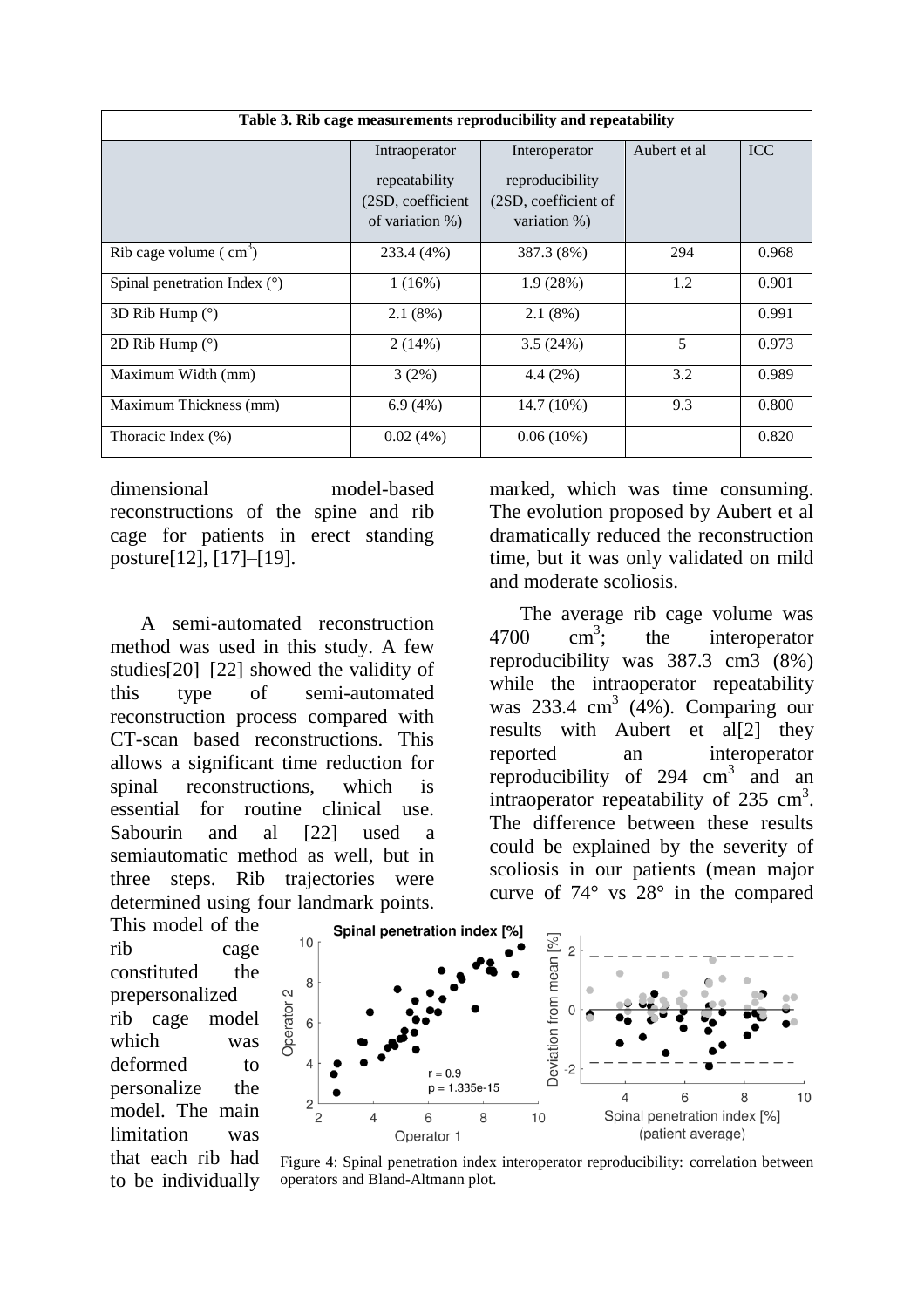study). In fact, in severe cases, costal deformations make the initial semiautomated reconstruction system less efficient, and the subsequent manual adjustment more complicated. The spinal penetration index reproducibility was 1.9° while Aubert et al. reported 1.2 °. The rib hump reproducibility was 3.5  $\degree$  in our study (5 $\degree$  reproducibility reported by Aubert et al.). This last result could be surprising; however, the smaller uncertainty in rib hump observed in severe scoliosis might be due to the highly asymmetrical rib cage, which allows an easy distinction of the left and right ribs at the patient's posterior aspect, thus reducing left-right inversion errors.

After analysing patient parameters with the greatest differences in reproducibility, we have not been able to identify factors significantly associated with poor reproducibility. In particular, an increase in scoliosis severity was not associated with a reproducibility decrease, as shown by the Bland-Altmann plots (Figures 3-5).

It is encouraging that low radiation techniques are being developed to estimate 3-D thoracic dimensions in spine deformity, but the validation of this technique in this report seem based solely on statistical analysis, not on pulmonary function testing or breathhold CT scans. The relationship between pulmonary function tests and rib cage deformity will be reported in a further study. We did observe good correlations between pulmonary function and rib cage geometrical parameters. However, before

publishing these results, it was important to determine the uncertainty of the 3D reconstructions for such severe scoliotic spines.

We fully recognize some limitations in our study as for instance, it would be interesting to also assess the reproducibility of rib cage biplanar reconstruction after the surgery. However, it is unlikely that the surgical material affects the reproducibility of the rib cage. The reproducibility of the post-operative spine biplanar reconstructions have already been validated.[1] Biplanar x-rays can be used in young children. However, this requires them to remain standing still for fifteen seconds. The reconstructions of rib cage deformity due to severe abnormal development could be difficult. Moreover, bony structures are less visible in very young children because of incomplete calcification.

# **CONCLUSION**

This study describes a reliable and reproducible three dimensional approach to evaluate rib cage parameters preoperatively in patients with AIS using biplanar X-rays, even for severe curves. The described parameters could have a clinical use in the scoliotic patient's follow-up. A full structural analysis of the spine and rib cage can be completed with only two low-dose biplanar radiographs.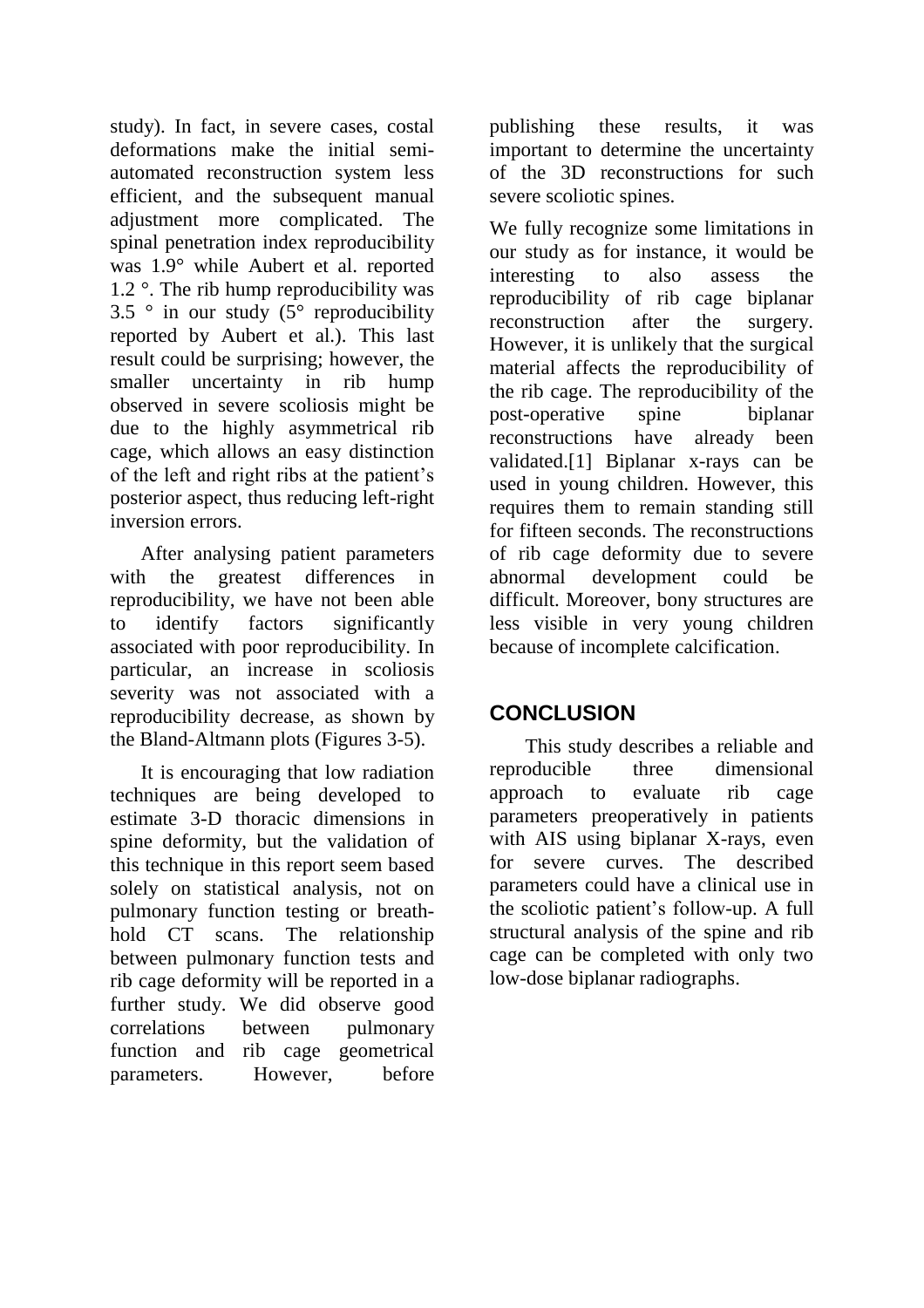#### **References**

[1] Ilharreborde B, Steffen J.S, Nectoux E et Al Angle measurement reproducibility using EOS three-dimensional reconstructions in adolescent idiopathic scoliosis treated by posterior instrumentation', Spine, vol. 36, no. 20, pp. E1306-1313, Sep. 2011.

[2] Aubert B, Vergari C, Ilharreborde B et Al., '3D reconstruction of rib cage geometry from biplanar radiographs using a statistical parametric model approach', Comput. Methods Biomech. Biomed. Eng. Imaging Vis., 2014.

[3] Qiu Y, Sun G, Zhu F et Al 'Rib length discrepancy in patients with adolescent idiopathic scoliosis', Stud. Health Technol. Inform., vol. 158, pp. 63–66, 2010.

[4] Takahashi S, Suzuki S, Asazuma T, et Al 'Factors of thoracic cage deformity that affect pulmonary function in adolescent idiopathic thoracic scoliosis', Spine, vol. 32, no. 1, pp. 106–112, Jan. 2007.

[5] Dreimann M, Hoffmann M, Kossow K, et AL 'Scoliosis and chest cage deformity measures predicting impairments in pulmonary function: a cross-sectional study of 492 patients with scoliosis to improve the early identification of patients at risk', Spine, vol. 39, no. 24, pp. 2024–2033, Nov. 2014.

[6] Yazici M, Acaroglu E. R., Alanay A, et Al 'Measurement of vertebral rotation in standing versus supine position in adolescent idiopathic scoliosis', J. Pediatr. Orthop., vol. 21, no. 2, pp. 252–256, Apr. 2001.

[7] Torell G, Nachemson A, Haderspeck-Grib K, et Al 'Standing and supine Cobb measures in girls with idiopathic scoliosis', Spine, vol. 10, no. 5, pp. 425–427, Jun. 1985.

[8] Kalifa G, Charpak G, Maccia C, et Al 'Evaluation of a new low-dose digital xray device: first dosimetric and clinical results in children', Pediatr. Radiol., vol. 28, no. 7, pp. 557–561, Jul. 1998.

[9] Dubousset J, Charpak G, Skalli W et Al '[EOS stereo-radiography system: whole-body simultaneous anteroposterior and lateral radiographs with very low radiation dose]', Rev. Chir. Orthopédique Réparatrice Appar. Mot., vol. 93, no. 6 Suppl, pp. 141–143, Oct. 2007.

[10] G. Charpak, '[Prospects for the use in medicine of new detectors of ionizing radiation]', Bull. Académie Natl. Médecine, vol. 180, no. 1, pp. 161-168-169, Jan. 1996.

[11] Dubousset J, Charpak G, Dorion I, et Al '[A new 2D and 3D imaging approach to musculoskeletal physiology and pathology with low-dose radiation and the standing position: the EOS system]', Bull. Académie Natl. Médecine, vol. 189, no. 2, pp. 287-297-300, Feb. 2005.

[12] Humbert L, De Guise J.A, Aubert B, et Al'3D reconstruction of the spine from biplanar X-rays using parametric models based on transversal and longitudinal inferences', Med. Eng. Phys., vol. 31, no. 6, pp. 681–687, Jul. 2009.

[13] Erkula G, Sponseller P. D, Kiter A.E, 'Rib deformity in scoliosis', Eur. Spine